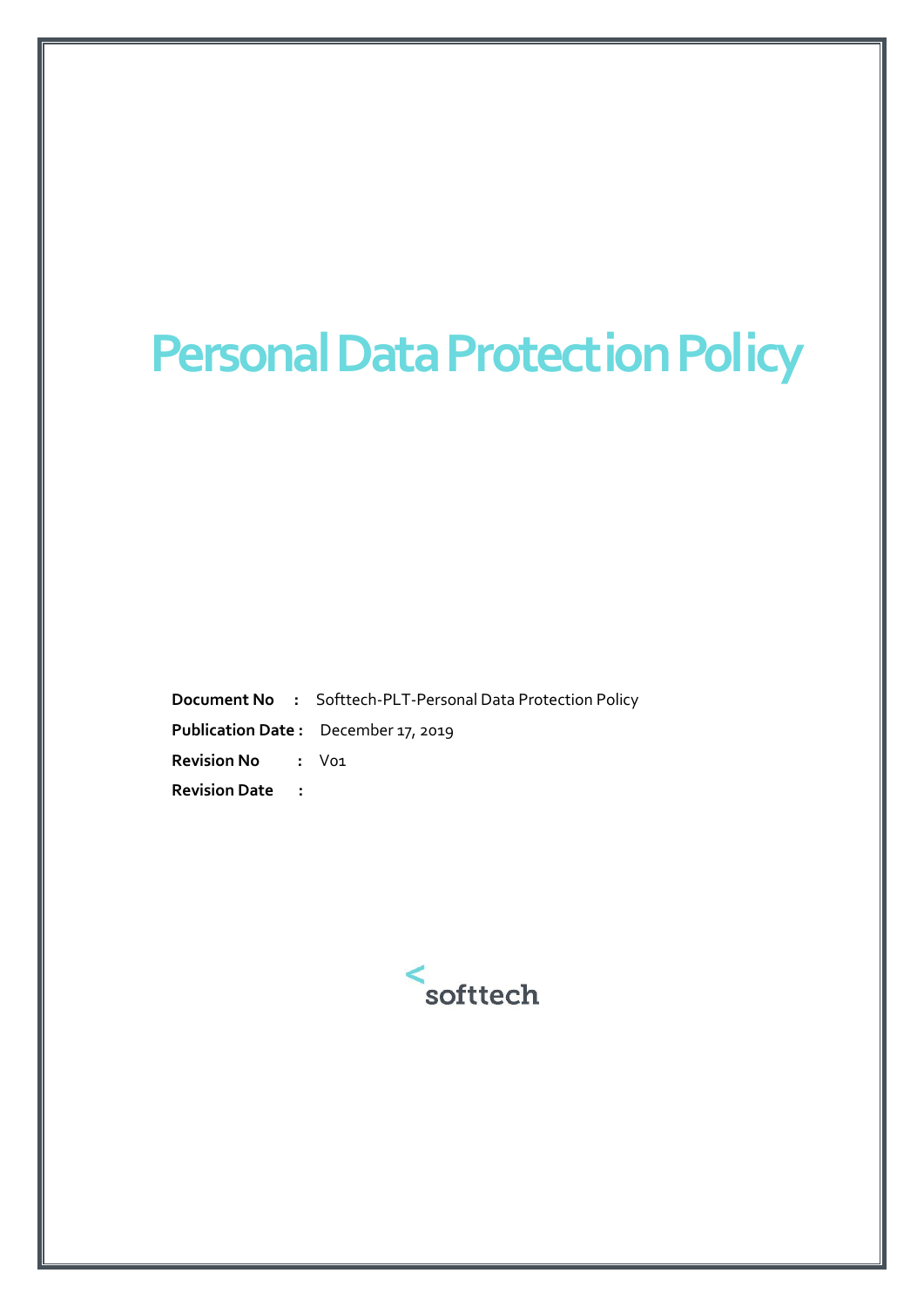## **Document Revision History**

| <b>REVISION DATE</b> | <b>WRITTEN BY</b>                              | <b>REVISION</b><br><b>No</b> | <b>REVISION DEFINITION</b> | <b>APPROVED BY</b>  |
|----------------------|------------------------------------------------|------------------------------|----------------------------|---------------------|
| December 17,<br>2019 | Information<br>Security and Risk<br>Management | Vo <sub>1</sub>              | <b>First Publication</b>   | Board of Management |
|                      |                                                |                              |                            |                     |
|                      |                                                |                              |                            |                     |